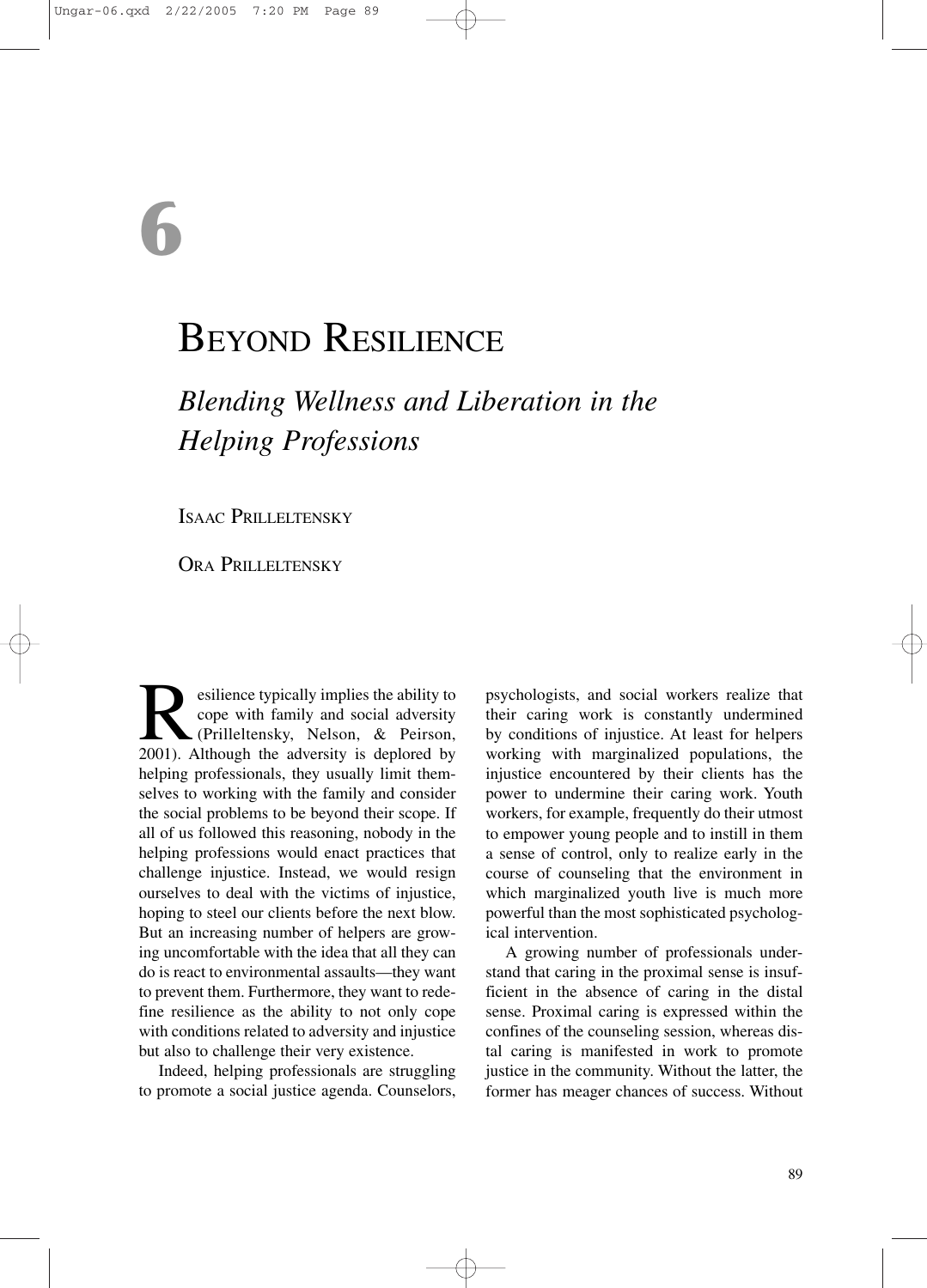distal caring, in the form of challenging and changing unjust environments, proximal caring remains a humane but somewhat inadequate answer to the plight of the poor and the disadvantaged. Research has repeatedly demonstrated the effects of noxious environments on mental health (Carr & Sloan, 2003; McCubbin, Labonte, Sullivan, & Dallaire, 2003). From this perspective, promoting resilience has much to do with promoting social justice.

Helpers in the mental health field face a gap between their understanding of unhealthy environments and their ability to do something about them. Whereas the level of critique tends to be quite complex, the level of social justice practice tends to be quite embryonic. Critical psychologists, like other groups of critically oriented helping professionals in allied fields of practice, have been creating alternatives that go beyond the status quo and its critique. In this chapter, we introduce some lessons from critical psychology, a movement that promotes wellness and liberation *at the same time.* Here we recommend several steps for blending caring work with justice work in efforts to mitigate the risks that confront marginalized populations. To illustrate the application of these recommendations, we will discuss them in the context of people with physical disabilities.

There is commonality in the critique of counseling psychology put forth by Vera and Speight (2003) and Lewis, Lewis, Daniels, and D'Andrea (2003), of social work put forth by Mullaly (2002), and of psychology put forth by critical psychologists (Nelson & Prilleltensky, in press; Pare & Larner, in press; Prilleltensky & Nelson, 2002; Sloan, 2000). Vera and Speight (2003) synthesize the shortcomings of an approach that pays lip service to cultural diversity and social justice but falls short of articulating emancipatory ways to practice. They enumerate the barriers to acting, not just thinking, justly. They point out that multicultural competencies must go beyond the recognition of oppression: A caring and competent practitioner ought to enact alternatives that not only identify but also, and primarily, reduce oppression.

Helping professionals have differing degrees of critical awareness. Some of them are indifferent to how their profession promotes the societal status quo. Others, in turn, are painfully aware of how their professions blame victims for their misfortune. However mindful, the latter group is at a loss when it comes to creating alternatives. In the case of counseling, Vera and Speight perform an invaluable service for those who may be unfamiliar with psychology's support for an unjust state of affairs (Prilleltensky, 1994). They adroitly summarize the unwitting alliance between counseling psychology and the societal status quo. In this chapter, we heed their call for aligning our practice as helping professionals with the principles of social justice. We believe that progress can be made by (a) stressing the synergy of diverse values, (b) stressing the synergy between wellness and liberation, (c) learning from existing critiques within psychology and other fields, (d) promoting role reconciliation between the helping professional as healer and agent of change, and (e) adopting psychopolitical validity as a new measure for the evaluation of our social justice agenda. These five initiatives to make psychological interventions more influential in the sphere of social justice set the conditions for a broader and more contextually relevant environment in which wellness can take hold. As we will show, the roots of wellness (and resilience) are firmly anchored in the ground of socially just communities and processes.

# INTERDEPENDENT VALUES

No single value is comprehensive enough to address the entire range of human needs. Therefore, we judge values such as social justice, caring and compassion, and cultural diversity on their synergistic qualities, not on their isolated merits (James & Prilleltensky, 2002; Prilleltensky, 2001). Vera and Speight (2003) correctly point out that multicultural competence without social justice is insufficient. Table 6.1 organizes human needs and values into three separate spheres of wellness and liberation: personal, relational, and collective. If we concentrate solely on relational values such as cultural diversity and democratic participation, we run the risk of neglecting both personal and collective needs. Similarly, the historical focus of psychology on self-determination and health meant that little or no attention was paid to democratic participation,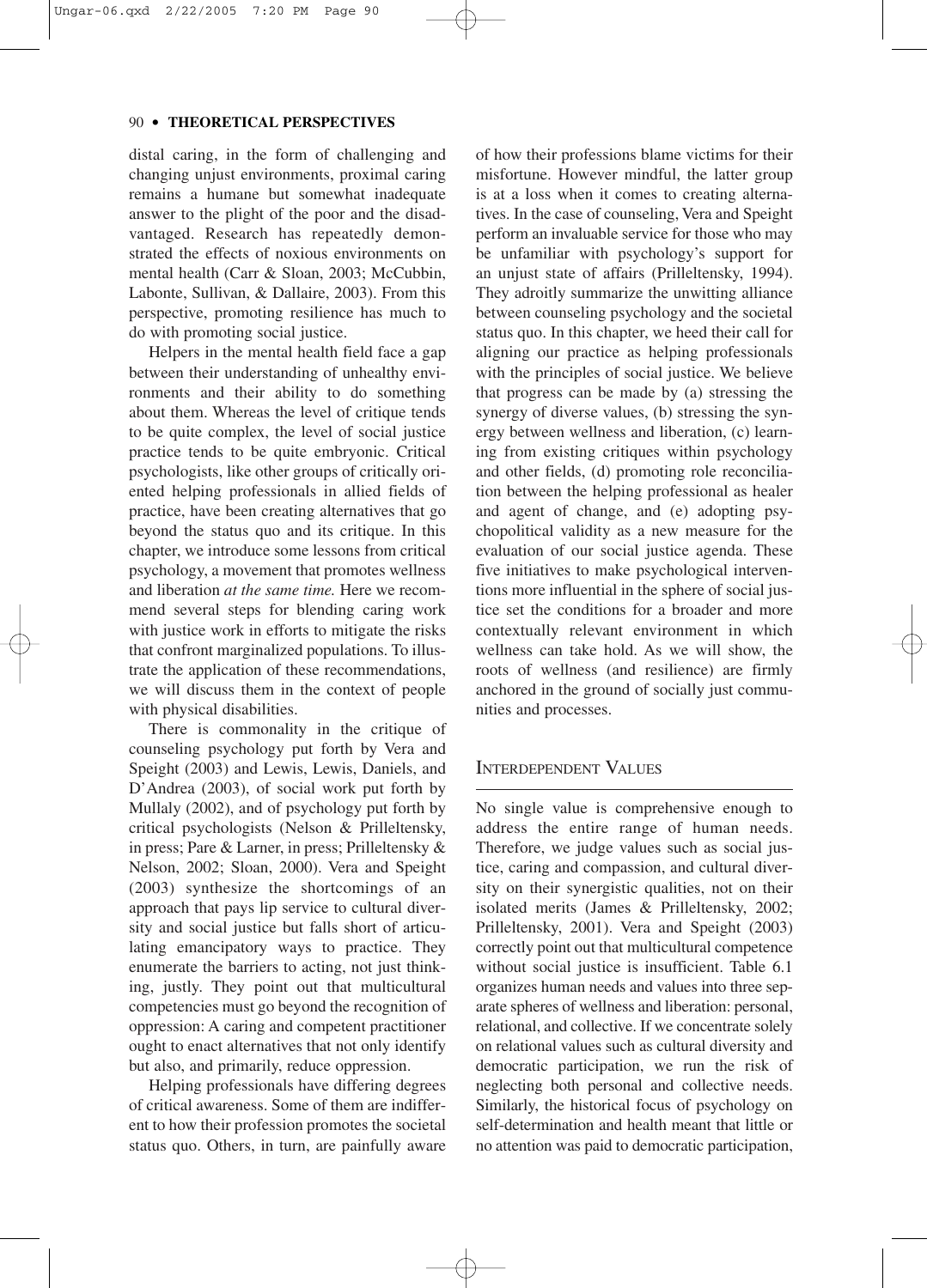cultural diversity, sense of community, or social justice (Fox & Prilleltensky, 1997). Vera and Speight are justifiably alarmed that if we concentrate on celebrating diversity without attending to power inequality and social injustice, we will undermine wellness and liberation, for they cannot exist but in the synergy created by the composite of values.

Historically, there is a propensity to concentrate on single values. Such proclivity is largely determined by dominant political and cultural ideologies. During conservative times, personal values of self-determination tend to be extolled, whereas principles of equality and justice come to the fore during progressive eras (Levine & Levine, 1992). It is our job to diagnose the mood of the times and realize what values we're missing from the equation. There is little doubt that psychology has absorbed the zeitgeist of the last three decades and concentrated on individual remedies for social maladies (Albee, 1990; Cushman, 1990; Fox & Prilleltensky, 1997; Prilleltensky, 1994; Sampson, 1983; Sarason, 1981). As Boyden and Mann show in Chapter 1, the preponderance of resilience research and theory that is focused more on the psychological development of individuals than on the social and cultural context in which individuals live exemplifies this trend. As a result, we have neglected social justice and support for marginalized communities at our peril.

However, there is also the current risk because our values extol respect for diversity above all else, even though cultural diversity cannot exist in the absence of social justice. All the values presented in Table 6.1 are codependent and interdependent. Extreme reliance on a single value undermines the existence of that very value, for it cannot thrive in the absence of others. We must be forever vigilant about what values are being privileged and what values are being ignored. There cannot be justice in the absence of compassion, and there cannot be compassion in the absence of justice. Striking a balance among values for personal, relational, and collective wellness and liberation is our most pressing task as professionals and citizens.

The values of self-determination, and social justice in particular, have been severely undermined for many people with disabilities. So long as the problems they encounter in their

#### *Beyond Resilience*–•–91

daily living are attributed to the impairment itself, efforts to enhance wellness are conceptualized and enacted at the individual level alone. Those who require assistance with daily living often have to fight for control over what services they will receive, their mode of delivery, and who will assist them with the most intimate selfcare tasks. The inability to carry out physical tasks unassisted is often taken as deficiency in the ability to make important decisions about one's life. Combined, such threats to control threaten individuals' capacities to overcome the multiple adversities they face coping with a disability, threatening their capacity to experience themselves as both resilient (for overcoming adversity) and well (for sustaining a quality of life).

Unfair distribution of power has implications not only for how independence is defined (in primarily physical terms) but for how it is actually enacted in various medical and rehabilitation settings. Much of the work carried out by counselors and occupational and physical therapists is focused on patients' ability to independently carry out activities of daily living or to come to terms with their inability to do so. Whereas most people would prefer to be as independent as they can in self-care, it is critical that this is not regarded as necessary for autonomous adult or child functioning. I, Ora, am reminded of a patient I worked with who had to negotiate with one of his treating therapists to convince the therapist that it was pointless for the patient to attend a breakfast group that had as its goal to make him capable of preparing his own morning meal. A stroke had left this man with significant physical impairments, although his cognitive functioning remained relatively intact. It was very clear to him that he would not be attending to his own breakfast at home given the time and energy that this required of him. Given the emphasis placed on physical rehabilitation, convincing his therapist of this was no easy task. The therapist insisted the man needed to learn this skill, overlooking the man's capacity to make judgments on his own course of rehabilitation. Making such decisions on behalf of others is what truly robs people of dignity and control over their lives.

Resilience stems, in part, from the capacity and opportunity to understand the role of adversity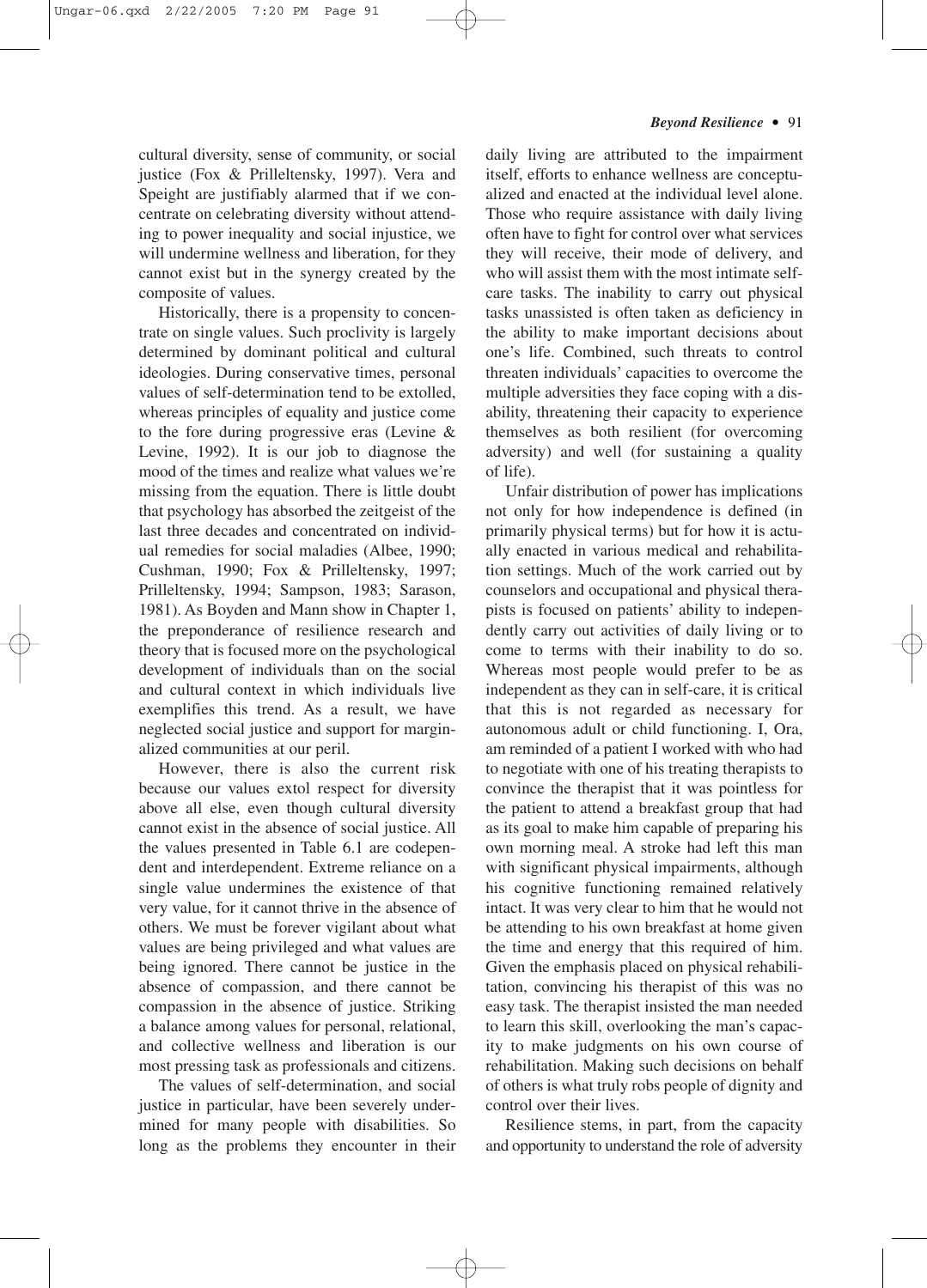| $\ddot{\phantom{a}}$<br>،<br>ت<br><b>TELLINE</b><br>.<br>.<br>$\ddot{\phantom{0}}$<br>:<br>< |  |
|----------------------------------------------------------------------------------------------|--|
| .<br>1                                                                                       |  |
| $\frac{1}{2}$<br>ĺ<br>į                                                                      |  |

92

|                 |                                                                                                                    |                                                                                                                                        |                                                                                                                                                                        | Wellness and Liberation                                                                                                                     |                                                                                                                      |                                                                                                                                                                                                  |
|-----------------|--------------------------------------------------------------------------------------------------------------------|----------------------------------------------------------------------------------------------------------------------------------------|------------------------------------------------------------------------------------------------------------------------------------------------------------------------|---------------------------------------------------------------------------------------------------------------------------------------------|----------------------------------------------------------------------------------------------------------------------|--------------------------------------------------------------------------------------------------------------------------------------------------------------------------------------------------|
| Domains         |                                                                                                                    | Personal                                                                                                                               |                                                                                                                                                                        | Relational                                                                                                                                  |                                                                                                                      | Collective                                                                                                                                                                                       |
| Values          | Self-determination<br>and personal<br>growth                                                                       | Health                                                                                                                                 | Respect for human<br>diversity                                                                                                                                         | Collaboration and<br>participation<br>democratic                                                                                            | community<br>structures<br>Support for                                                                               | Social justice                                                                                                                                                                                   |
| Definition      | life without undue<br>Promotion of ability<br>adults to pursue<br>chosen goals in<br>of children and<br>oppression | emotional health<br>and resistance to<br>societal forces<br>relational, and<br>physical and<br>Protection of<br>unhealthy<br>personal, | people's ability to<br>define themselves<br>to resist political,<br>individually and<br>collectively and<br>ideological,<br>and cultural<br>Promotion of<br>domination | processes whereby<br>meaningful input<br>adults can have<br>Promotion of fair<br>into decisions<br>affecting their<br>children and<br>lives | pursuit of personal<br>Promotion of vital<br>and communal<br>structures that<br>facilitate the<br>community<br>goals | and domination<br>Promotion of fair<br>and resistance<br>and resources<br>and equitable<br>allocation of<br>exploitation<br>to forces of<br>obligations,<br>bargaining<br>in society;<br>powers, |
| Needs addressed | Mastery, control,<br>and autonomy<br>voice, choice,<br>skills, growth<br>self-efficacy,                            | Emotional and<br>well-being<br>physical                                                                                                | Identity, dignity,<br>self-respect,<br>self-esteem,<br>acceptance                                                                                                      | responsibility<br>involvement,<br>and mutual<br>Participation,                                                                              | Sense of community,<br>cohesion, formal<br>support                                                                   | to vital health and<br>shelter, clothing,<br>Economic security,<br>nutrition, access<br>social services                                                                                          |
|                 | SOURCE: Adapted from Prilleltensky and Nelson (2002).                                                              |                                                                                                                                        |                                                                                                                                                                        |                                                                                                                                             |                                                                                                                      |                                                                                                                                                                                                  |

 $\overline{\bigoplus}$ 

 $\phi$ 

Ungar-06.qxd 2/22/2005 7:20 PM Page 92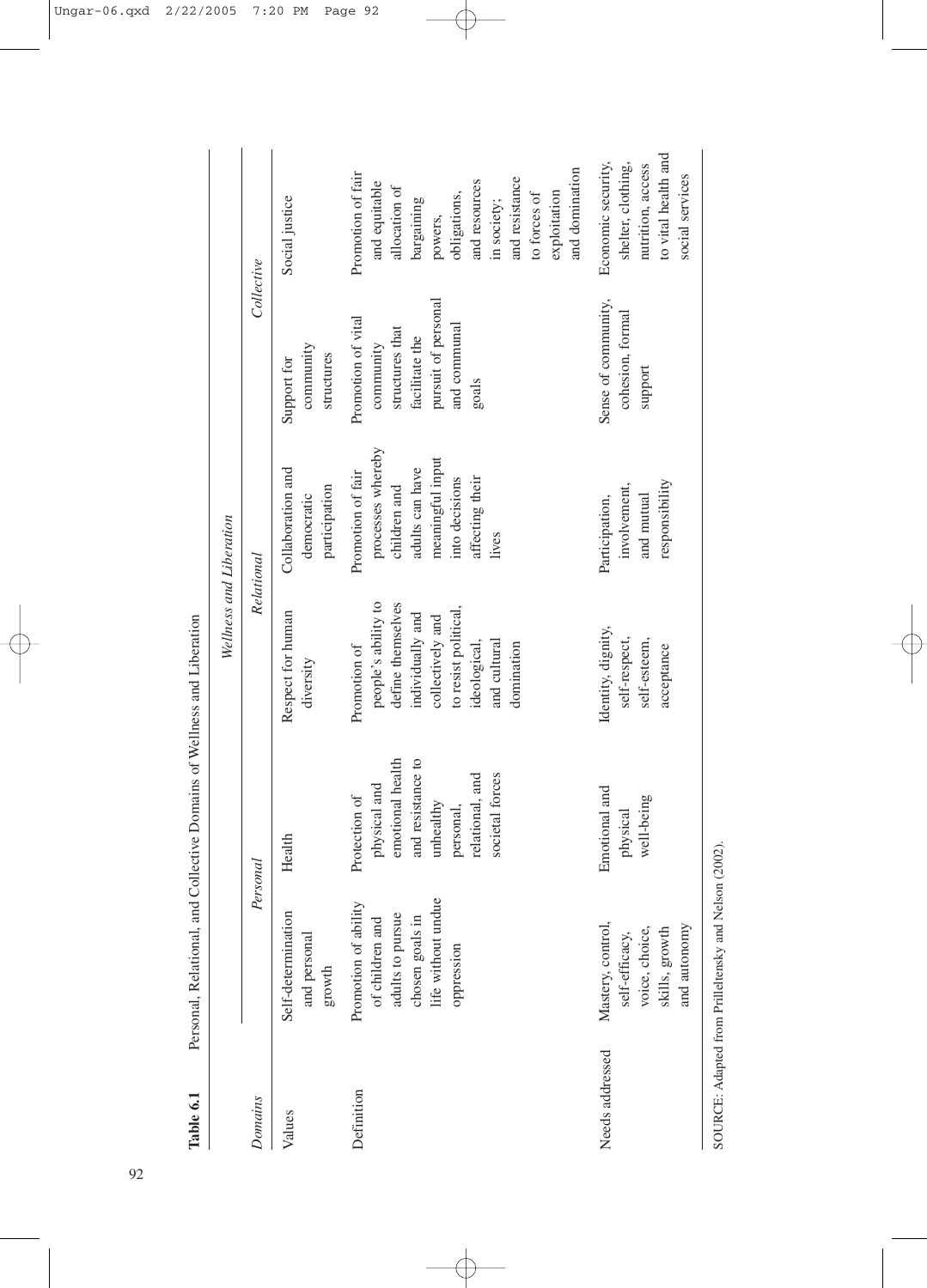in one's life and the role of individuals and groups to challenge systems of inequity and discrimination. Coping without challenging these systems may result in accepting the unacceptable.

# WELLNESS AND LIBERATION

The helping professions have traditionally concerned themselves with wellness, health, and well-being. Under the aegis of the medical model, psychology and psychiatry conceptualized problems in living in intrapsychic terms. *Mental health, wellness,* and most recently, *positive psychology* became choice metaphors. They all conjure images of people enjoying life, worry free and healthy. This is a most worthy goal, which we fully support. But as with any single value, wellness cannot stand by itself. Unless it is supported by fairness and equality, it is bound to fall. An extensive body of research documents the ill effects of inequality and disempowerment on health and wellness (Kawachi, Kennedy, & Wilkinson, 1999; Kim, Millen, Irwin, & Gersham, 2000; Marmot, 1999). The impact of poverty, marginalization, exclusion, exploitation, and injustice is just as deleterious on the body as it is on the soul (I. Prilleltensky, 2003a). To ignore this evidence is to pretend that our psychological interventions can be potent enough to undo the damage of structural inequality—inequality often expressed in deficient health services and employment opportunities for the poor. We can afford to be humbler. Our psychological interventions are not that powerful.

Wellness is a positive state of affairs, brought about by the simultaneous satisfaction of personal, relational, and collective needs. To meet these needs, we have to attend to power dynamics operating at micro, meso, and macro levels of analysis (Nelson & Prilleltensky, in press). Thus, wellness is intricately linked to empowerment. Empowerment, in turn, does not take place only at the personal level. Relational and collective empowerment support personal empowerment and vice versa (Kieffer, 1984; Lord & Hutchison, 1993). Power equalization must take place at all these levels if wellness is to be a resource available to those marginalized by disability and other concurrent risk factors.

Liberation needs wellness as much as wellness needs liberation from oppressive forces. Liberation, like freedom, has two aims: liberation from and liberation to (Fromm, 1960). Whereas the former strives to eliminate oppression and abuse at the personal, relational, and collective levels, the latter seeks to pursue wellness for self and others.

People with disabilities have long struggled to attain wellness and liberation at the same time. They have claimed that disability is not a personal tragedy that requires medical solutions but, rather, a social issue requiring social intervention. They have decried the medical model of disability that regarded the problem as residing solely within the disabled individual. The focus on bodily abnormality meant that medically driven solutions were called for. Treatment was designed, implemented, and evaluated by a host of professionals, with the disabled individual having little input regarding the process. What could not be cured had to be rehabilitated, and what could not be rehabilitated had to be accepted. Psychological theories focused on the need to adjust to one's misfortune and make the best of a tragic and limited life. Those who did not despair despite their disability were often perceived as being in a state of denial (Oliver, 1996; Olkin, 1999) or, more positively, resilient, to use the word in the shallowest of ways.

People with disabilities have argued that it is society, rather than the impairment itself, that is the source of their disablement The Union of the Physically Impaired Against Segregation in 1976 declared:

In our view, it is society which disables physically impaired people. Disability is... imposed on top of our impairments by the way we are unnecessarily isolated and excluded from full participation in society. Disabled people are therefore an oppressed group in society. (Barton, 1998, p. 56)

Proponents of this alternative social model of disability have demonstrated the multiple ways in which people with disabilities are socially and economically disadvantaged. Being historically excluded from mainstream schooling,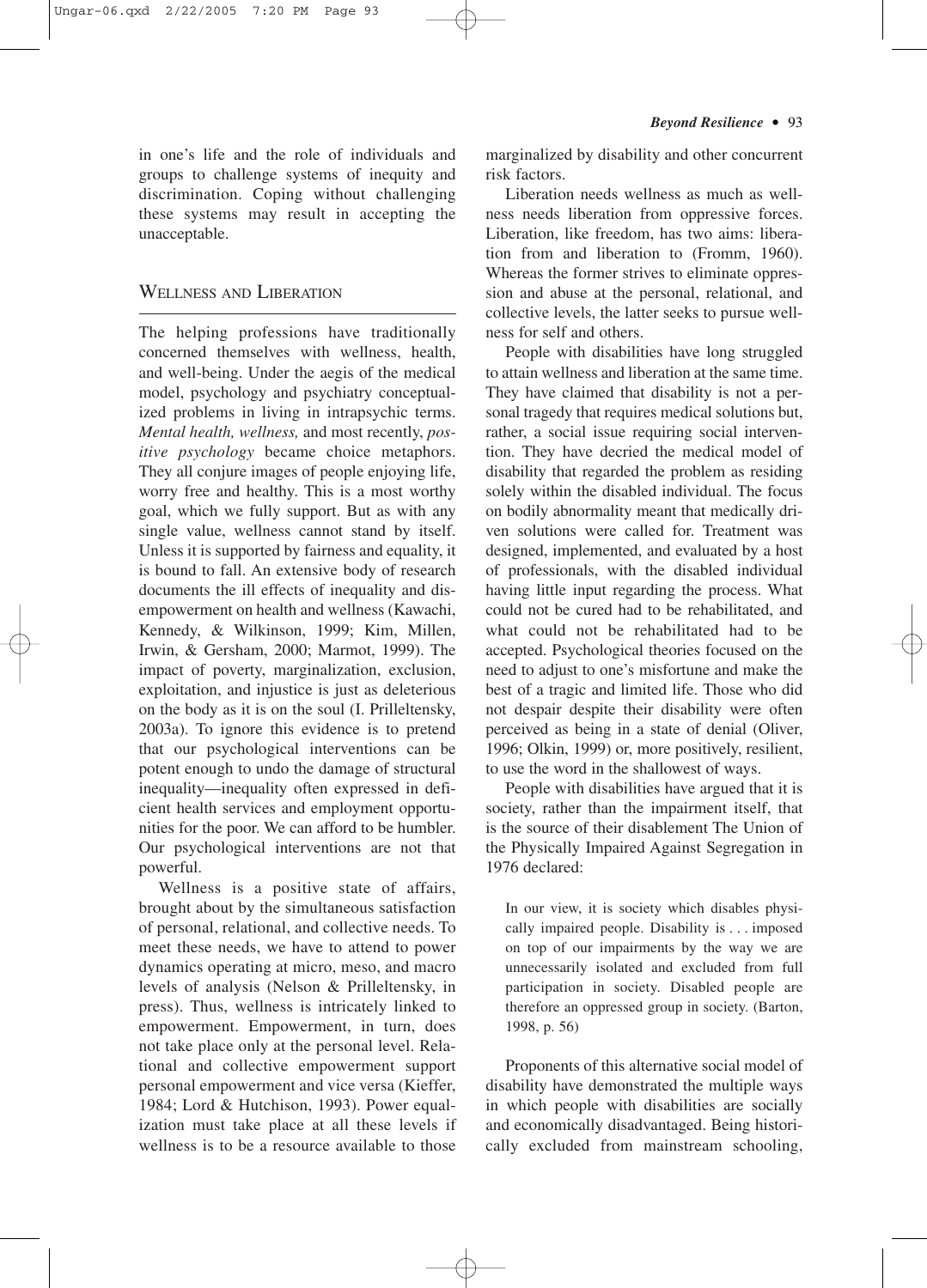many did not attain the necessary skills to further their education and make them competitive within the job market. Some encounter discriminatory attitudes and a lack of willingness to make simple accommodations within the workplace. Those who require assistive devices, attendant care, or both often come up against paternalistic policies designed to retain professional control over resources. Physical barriers have also been a source of exclusion; public spaces were historically designed with ablebodied people in mind. A shortage of affordable accessible housing and inaccessible public transportation further marginalize people with disabilities (Barton, 1998; Morris, 1993; Olkin, 1999; Oliver, 1996).

In Ora's research on women with physical disabilities and motherhood, most participants reported that they did not envision that they would lead a life similar to nondisabled peers (O. Prilleltensky, 2003, 2004a, 2004b). One participant who spent most of her childhood in an institution described the difficulty in imagining an adult life beyond that setting: "You didn't see kids there leaving, or getting married, or having kids . . . they just left and you never heard from them again" (O. Prilleltensky, 1998, p. 118). At the time of the participants' birth some four decades ago, most of their parents were encouraged to institutionalize them (although few did), were told to expect little in the way of progress and growth, and were generally painted a grim picture of life with a disability. Not surprisingly, few parents expected that their children would lead typical adult lives and some ignored or actively discouraged their daughters' emergent sexuality.

Oliver (1990), a disabled academic in the United Kingdom, was one of the first people to talk about the social versus the individual model of disability. Along with other disability activists, he argued that the very term *disability* is about exclusion and disadvantage. For example, Oliver suggested an alternative format to a disability survey conducted by the Office of Population Census and Surveys (OPCS) in the United Kingdom. Whereas the standard version focuses on the impairment as the source of limitation, Oliver's version shifts the focus to disabling barriers and attitudes. Consider the following examples:

OPCS: "Can you tell me what is wrong with you?"

- Oliver: "Can you tell me what is wrong with society?"
- OPCS: "Do you have a scar, blemish, or deformity which limits your daily activities?"
- Oliver: "Do other people's reactions to any scar, blemish, or deformity you may have limit your daily activities?"
- OPCS: "Does your health problem/disability make it difficult for you to travel by bus?"
- Oliver: "Are there any transport or financial problems which prevent you from going out as often or as far as you would like?'

The political action and struggle of disabled people around the world has resulted in significant progress. No longer willing to put up with inadequate resources and professional control, people with disabilities have collectively fought for economic, legislative, and social gains. In the United States, the formation of "independent living movements" in the 1960s and 1970s has been associated with greater individual autonomy as well as more political and economic freedom (White, in press).

The legislation of the American with Disabilities Act in 1990 has ensured that many of the aforementioned gains are not contingent on people's goodwill but are enforceable by law. For example, it is illegal to discriminate against a worker based on disability status, to hold a civic gathering at an inaccessible venue, or to fail to accommodate the needs of a disabled patient at a health clinic.

Although there is still a long way to go, there is little doubt that these practical gains in legislation, economic resources, and social participation, do go a long way toward the enhancement of wellness. Furthermore, the new focus on disabling societal barriers and systematic powerlessness has done much to improve the self-esteem and well-being of people with disabilities (Morris, 1993; Oliver, 1990; Shakespeare, 1998; White, in press). Combined, these changes go a long way toward creating the conditions in which people with disabilities can achieve health. These structural changes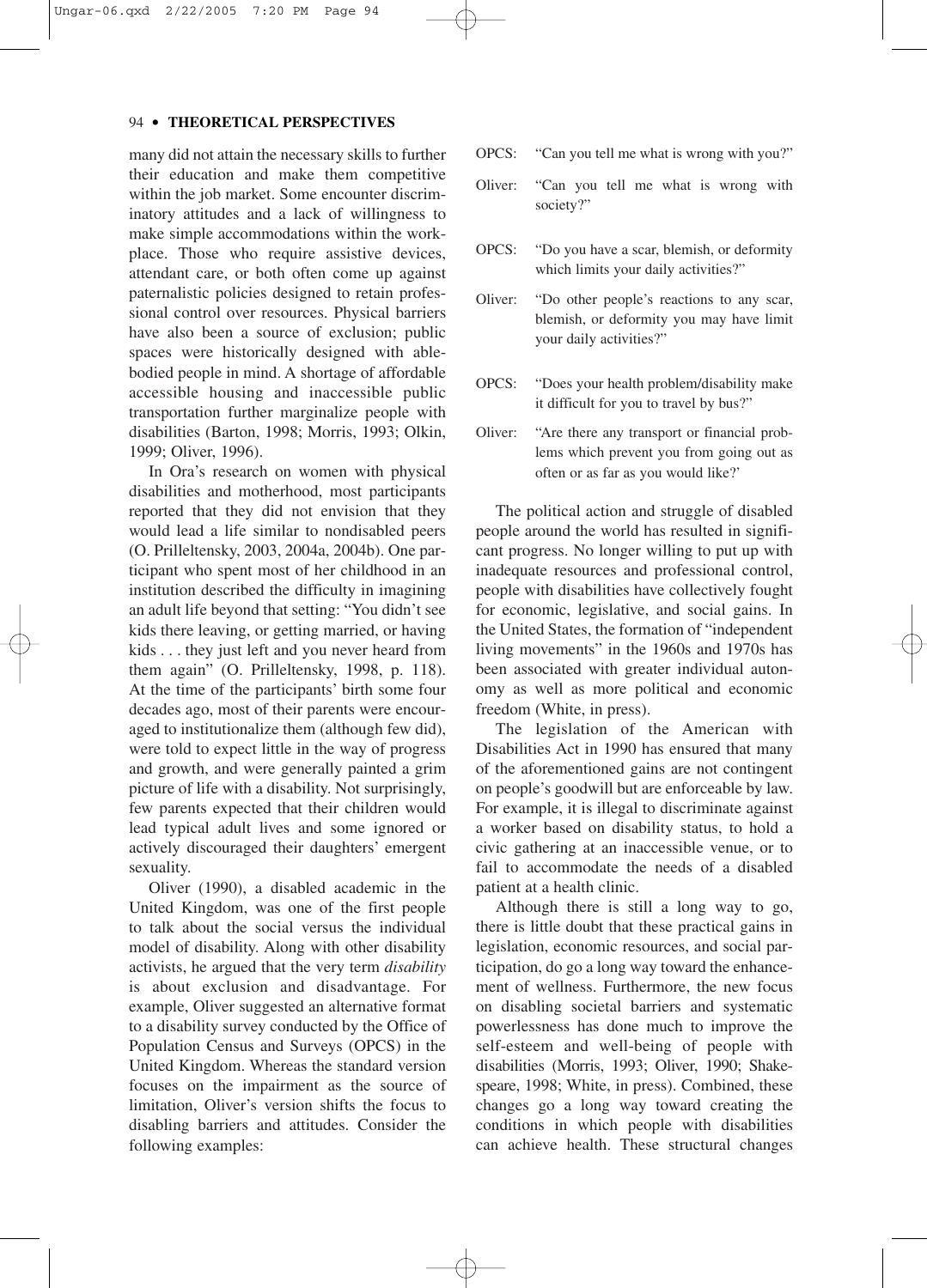contribute to an individual's being seen by others and himself or herself as resilient. Consider the following quote of a disabled activist in the United Kingdom who describes the impact that the social model of disability has had on her life:

My life has two phases: before the social model of disability, and after it. Discovering this way of thinking about my experiences was the proverbial raft in stormy seas. . . . For years now this social model has enabled me to confront, survive, and even surmount countless situations of exclusion and discrimination. . . . It has played a central role in promoting disabled people's individual selfworth, collective identity, and political organization. I don't think it is an exaggeration to say that the social model has saved lives. (Crow, 1996, pp. 206–207)

It is worth reexamining the concept of resilience in light of the empowering experiences of persons with disabilities. The claim can be made that Crow and other activists became more resilient precisely because they challenged the status quo and not because they learned how to cope with it. In fact, related research on empowerment demonstrates that participating in social actions enhances sense of control, a key component of resilience and mental health (Kieffer, 1984; Prilleltensky, Nelson, & Peirson, 2001).

## INSULARITY AND ACTION

Helping professionals cannot afford to ignore critiques such as this that are occurring in a number of related fields. The field of critical psychology has been struggling with how to promote a social justice agenda in ways that parallel the concerns raised by Vera and Speight (2003) in counseling and by Mullaly (2002) in social work (Fox & Prilleltensky, 1997; Prilleltensky & Nelson, 2002; Sloan, 2000). Prilleltensky and Nelson (2002), for instance, proposed means of promoting a social justice agenda in psychology. They made specific recommendations for working critically in school, health, counseling, clinical, work, and community settings. Community psychology has also been highly influential in fostering social change, prevention, cultural diversity, and empowerment for the last four decades (Nelson & Prilleltensky, in press; Newbrough, 1992, 1995; Prilleltensky, 2001; Rappaport, 1987). Disciplinary boundaries and the insularity that results sometimes prevent fruitful explorations of similar agendas.

Psychology in particular cannot afford to ignore critiques of the helping professions and the societal status quo mounted by people with disabilities (Oliver, 1990), by consumer/survivors of the psychiatric system (Nelson, Lord, & Ochocka, 2001), by sexual minorities (Kitzinger, 1997), and by other disciplines (Fox & Prilleltensky, 1997). As psychologists, our ability to see beyond our own psychological glasses is limited. Just as we need to expand our definitions of wellness to incorporate other cultural perspectives, we need to listen to critiques of psychology raised by nonpsychologists.

But the problem of insularity goes beyond critique: It affects action as well. We should heed Audre Lorde's dictum: "The master's tools will never dismantle the master's house." People with disabilities did not achieve the rights they did because of professionals. Often, it is in spite of professionals that people with disabilities and other marginalized groups make progress toward wellness and liberation (Oliver, 1990). If we are to make progress toward social justice, we need to create alliances with the people we wish to help (Nelson, Prilleltensky, & MacGillivary, 2001). Much can be learned from social movements and consumers' movements in their efforts to declassify homosexuality as an abnormality, to obtain access to pubic buildings and transportation, or to overcome the stigma of mental illness (Nelson & Prilleltensky, in press). These actions, we claim, will not materialize until counselors reconcile their roles as healers with their role as change agents.

## ROLE RECONCILIATION

If helpers respond to the call for action, as we hope they do, they will pretty soon face a dilemma: how to reconcile their various roles as professional helpers on one hand and agents of social change on the other. Hitherto, we have not articulated how these two sets of knowledge, practices, and roles work in synergy for the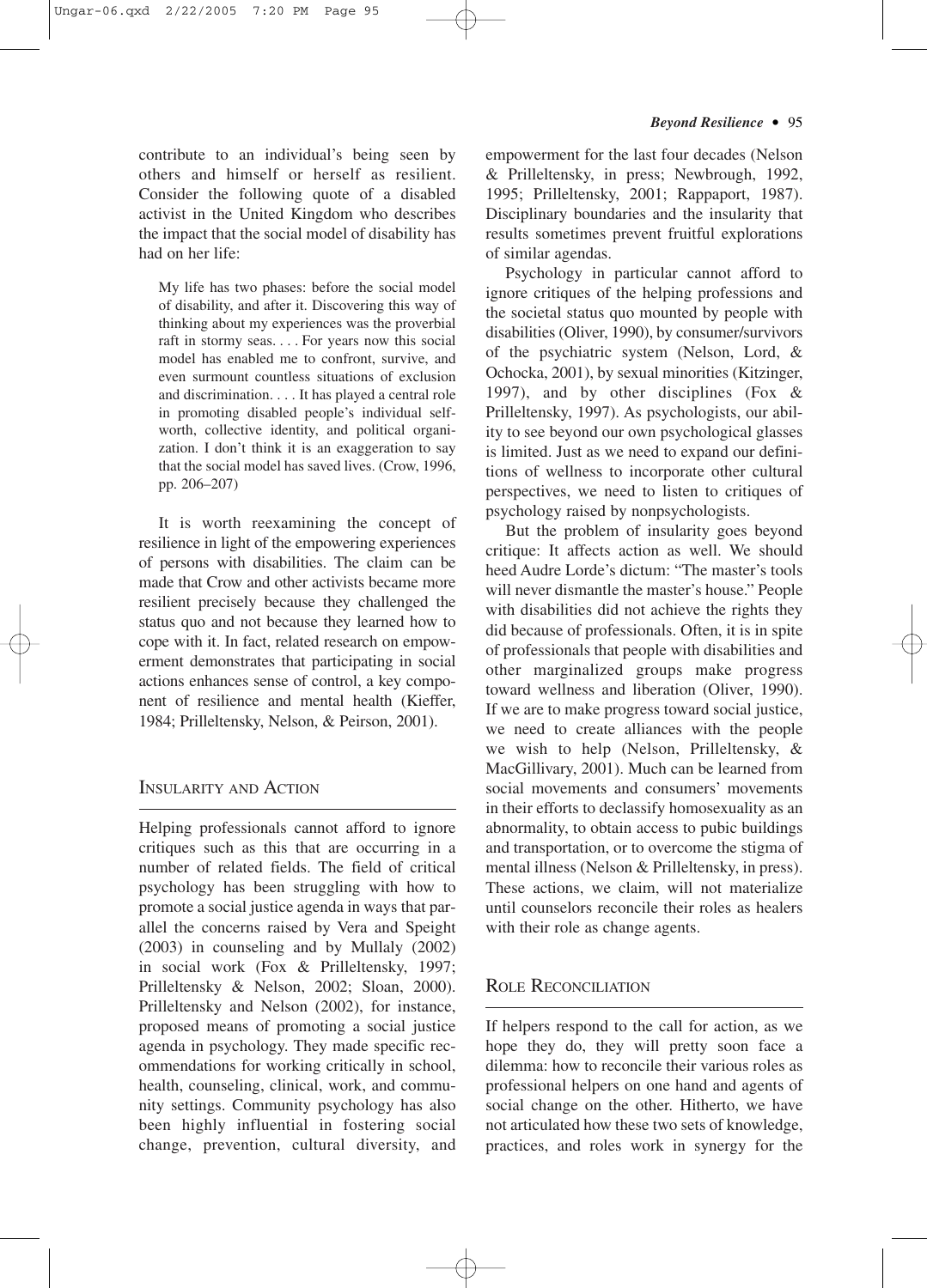

**Figure 6.1** Knowledge, Practice, and Roles for critical professional Praxis in Mental Health Practice SOURCE: Adapted from Prilleltensky and Prilleltensky (2003b).

promotion of wellness and liberation. Here we propose ways of melding professional and critical praxis (Prilleltensky, 2001; Prilleltensky & Nelson, 2002; Prilleltensky & Prilleltensky, 2003a, 2003b). Our challenge is to find ways of reconciling the two sets of skills and aims. From the perspective of the *professional helper,* whether a psychologist, social worker, or other helping professional, being a critical practitioner means seeking answers to three important questions:

- 1. How does our special *knowledge of wellness* inform our social justice work?
- 2. How does our *ameliorative practice* inform our transformative practice?

3. How does our *insider role* as wellness promoter in the helping system inform our outsider role as social critic?

From the perspective of the *social change agent,* the critical practitioner needs to address the following issues:

- 1. How does our knowledge of inequality and injustice inform our counseling work?
- 2. How does our *transformative practice* in society inform our ameliorative work in the helping system?
- 3. How does our *outsider role* as social critic inform or relate to our insider role?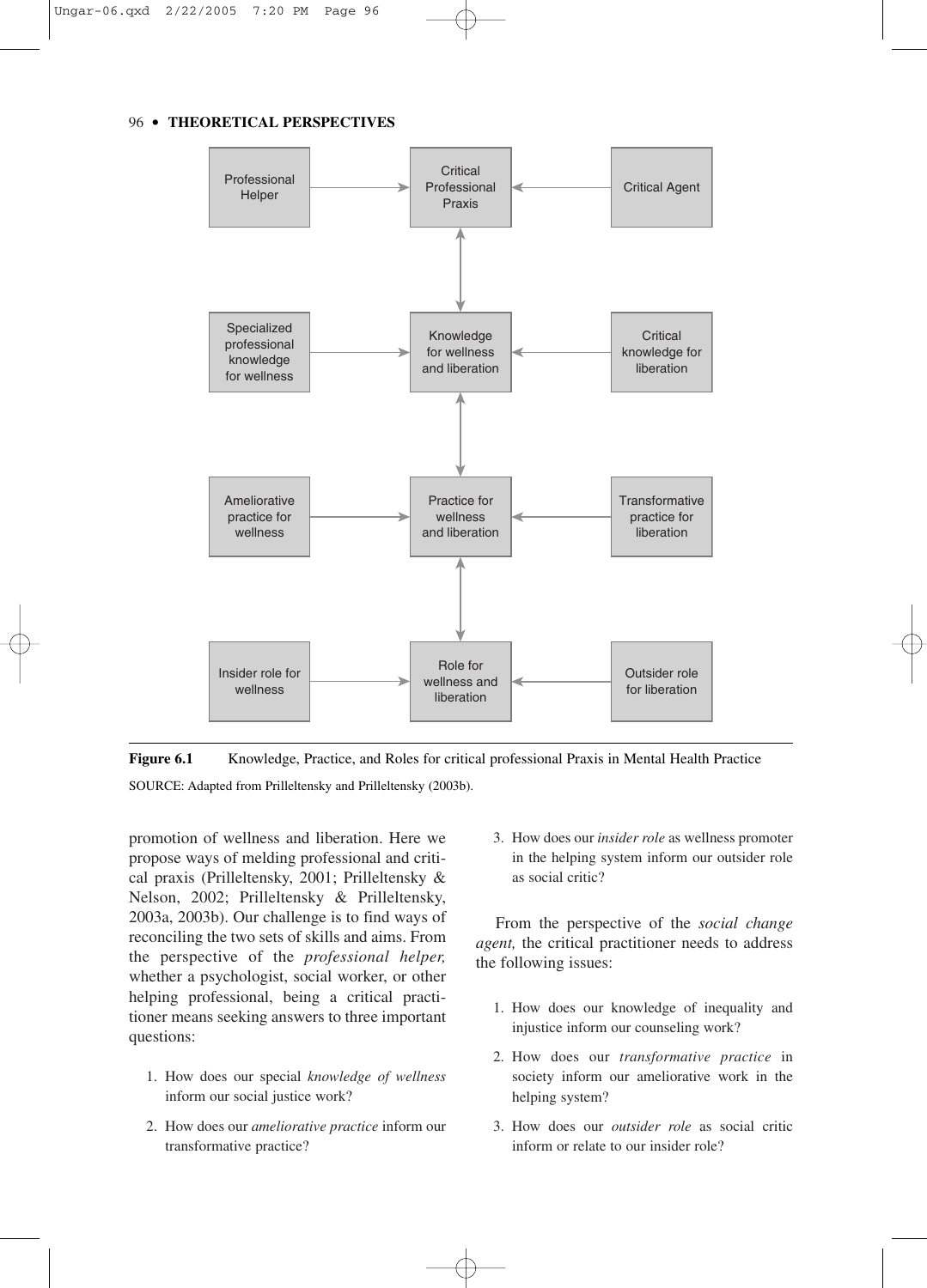We argue that reconciling these diverse roles would promote the dual goals of wellness and liberation, both equally important contributions to the resilience experienced by individuals and their communities. Whereas the former is the primary domain of the professional helper, the latter is the main concern of the critical change agent (Nelson & Prilleltensky, in press). Ora's work on women with disabilities and motherhood (O. Prilleltensky, 2004a, 2004b) provides some practical examples of this reconciliation of roles. For example, the professional helper informed by a critical perspective can encourage girls and young women with disabilities to explore the impact of negative societal messages pertaining to sexuality and disability. This process of conscientization can result in de-blaming and may also lay the foundation for taking a stand against oppression. At the same time, transformative work in the community can be directed at changing restrictive and oppressive concepts of female sexuality and motherhood. Narrow conceptions of motherhood limit the scope of available resources for women who are confronted with the adversity associated with having a disability. Better, we think, to understand that different types of mothering require different types of resources. An expanded notion of motherhood (to include women with disabilities) would naturally lead to a wider definition of acceptable resources.

Wellness and liberation exist in a dialectical relationship. Without liberation, many oppressed people cannot experience wellness, and without wellness, there is no superordinate goal for liberation. Our objective is to blend the two so that our various roles and skills attend to emancipation and quality of life at the same time. Figure 6.1 describes the amalgamation of knowledge, practices, and roles of the professional helper on one hand and the critical agents of change on the other.

The argument can be made that professional helpers cannot research or know in-depth all aspects of wellness and liberation. We agree that interdisciplinary research and action is vital. But it is entirely possible to have interdisciplinary research and action that supports the status quo. This is why we need critical knowledge of how power and inequality play a role in counseling and mental health (Habermas, 1971). If we were

#### *Beyond Resilience*–•–97

to stay at the level of individual wellness alone and were not to consider the impact of inequality, disadvantage, and oppression or were to leave these political domains to others, we would not be as effective as we might in our individual work because we would obviate the role of power in mental health. There is a need to incorporate critical insights into our daily working routine.

The type of knowledge we pursue has been well articulated by Aristotle and recently revived by Flyvbjerg (2001). *Phronesis* is the type of practical knowledge that combines scientific understanding with political wisdom. It is an applied type of knowledge that seeks understanding in context—contexts that are perpetually suffused by power differentials and inequality. What we seek, in Habermas's words, is knowledge for emancipation.

With respect to practice, we need to articulate how the various roles would be manifested in the actual day-to-day practice of helpers and community workers. Prilleltensky and Nelson (2002) and Murray et al. (2001) have proposed ways of blending the transformative role with the ameliorative task. For us, transformation refers to system change, whereas amelioration refers to individual or reformist change that leaves the sources of the problem unaffected. There are in fact many ways to advance the transformative impulse and critical knowledge in the helping professions (Prilleltensky & Prilleltensky, 2003b). Some potential avenues include the following:

- Creating awareness among colleagues about how power differentials get enacted in interactions with clients seeking counseling
- Forming research and action groups in the workplace to explore how practices may be more empowering of clients
- Increasing political literacy of community members to empower them to scrutinize the practices of helping professionals
- Establishing practices that enable participation of clients, patients, and community members in the management of human services
- Connecting with poor communities and partnering with them in raising the level of public health, advocating for more resources, protesting tobacco advertising, boycotting sexist advertising and others.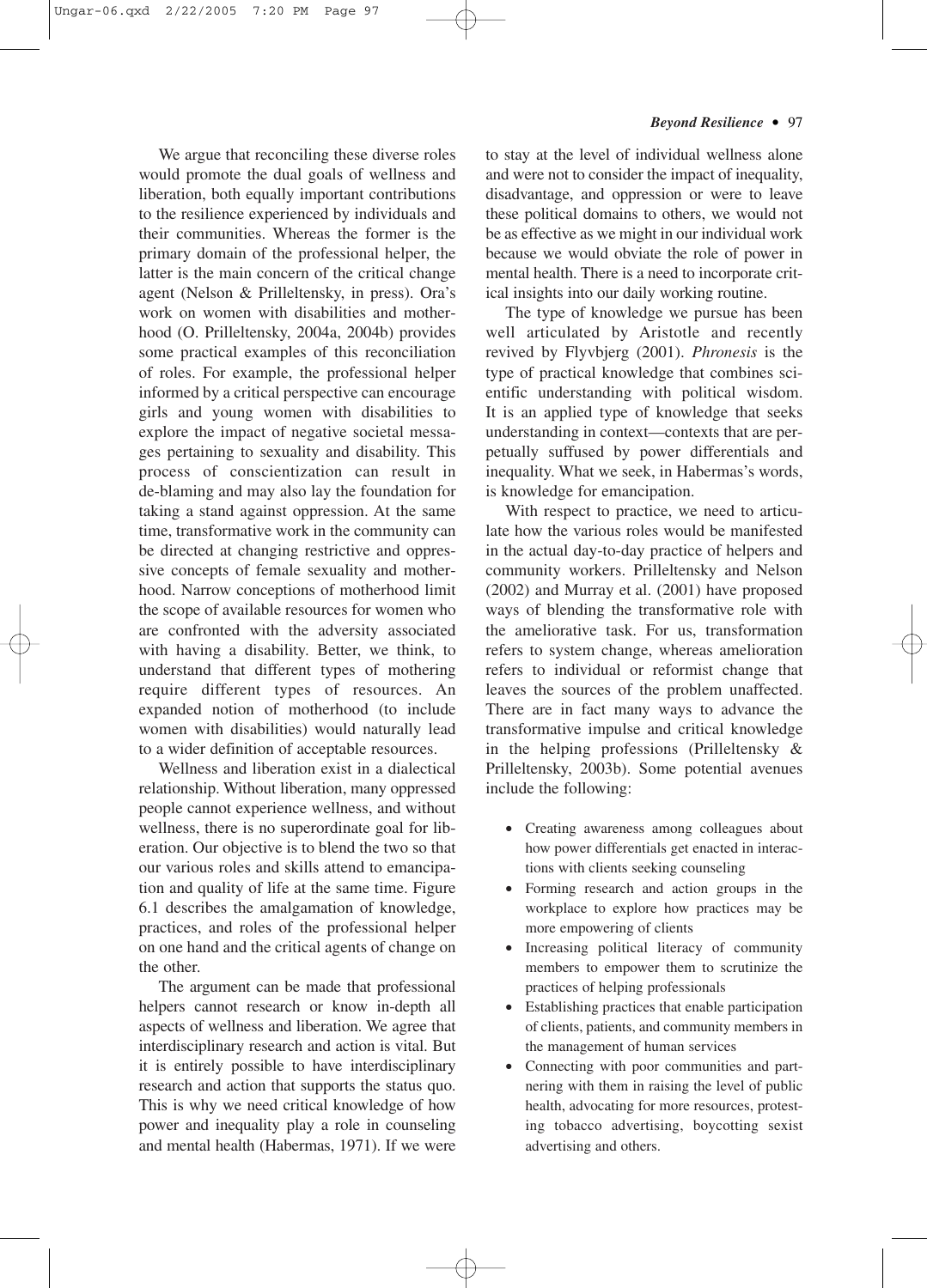As insiders within the health and helping system, psychologists and other professionals face many barriers and limitations. Although they may be aware of many oppressive policies and practices, they may be constrained in their ability to act. Outside critics, in turn, may feel free to point to shortcomings but may not have the inside knowledge of how systems work or why some practices that may seem unnecessary from the outside may be well justified from the inside.

Whereas the pull for the professional helper is for amelioration, wellness, and the prevention of institutional unrest, the pull for the critical change agent is for transformation, liberation, and disruption of unjust practices. For critical professional praxis to emerge, these two roles need to exist in tension and synergy, not in opposition. If wellness and liberation are to emerge, we need specialized knowledge as much as political knowledge, ameliorative therapies as much as social change, and people working inside the system as much as people confronting it.

# PSYCHOPOLITICAL VALIDITY

How can we make sure that our research and action live up to the ideals presented by Vera and Speight (2003), Mullaly (2002), Prilleltensky and Nelson (2002), and others? This is a question of importance to critical practitioners concerned with the promotion of social justice in the mental health field. To address this concern, I, Isaac, have recently suggested the introduction of *psychopolitical validity* as a tool for the promotion of wellness and liberation (I. Prilleltensky, 2003b, in press).

This type of validity is built on two complementary sets of factors, psychological and political: hence, *psychopolitical*. This combination refers to the psychological and political influences that interact to promote wellness, perpetuate oppression, or generate resistance and liberation. Psychopolitical factors help explain suffering and well-being. At the same time, this combination of terms denotes the need to attend to both sets of factors in our efforts to change individuals, groups, and societies. As a result, we propose two types of psychopolitical validity:

(a) epistemic and (b) transformational. Whereas the former refers to using psychology and politics in understanding social phenomena, the latter calls on both sets of factors to make lasting social changes.

We pay equal attention to psychological and political factors. Psychological factors refer to the subjective life of the person, informed by power dynamics operating at the personal, interpersonal, family, group, and cultural levels. Political factors, in turn, refer to the collective experience of individuals and groups, informed by power dynamics and conflicts of interest at the interpersonal, family, group, community, and societal levels. In both sets of factors, we emphasize the role of power in the subjective or collective experience of people and groups.

Psychopolitical validity, then, derives from the concurrent consideration and interaction of power dynamics in psychological and political domains at various levels of analyses. Hence, we can talk about psychopolitical validity when these conditions are met. When this type of analysis is applied to research, we talk about *epistemic psychopolitical validity.* When it is applied to social interventions, we talk about *transformational psychopolitical validity.* To illustrate these concepts, we refer you to Tables 6.2 and 6.3, respectively.

To understand issues of well-being, oppression, and liberation at the personal, relational, and collective domains, we turn our attention to Table 6.2. Each cell in the table refers to issues of power and their manifestation in political and psychological spheres. Needless to say, this table is not exhaustive or inclusive of all fields in the helping professions. Rather, it concentrates on the priorities of wellness and liberation, two issues we regard as crucial.

Table 6.2 may be used to guide our commitment to emancipatory research. Furthermore, it may be used as an accountability device. We can monitor the extent to which we study the priority areas described in the table. In a sense, these guidelines serve the function of a vision—a vision of what type of research we need to pursue.

Epistemic validity depends on the incorporation of knowledge on oppression into all research and action in mental health. This means accounting for power dynamics operating at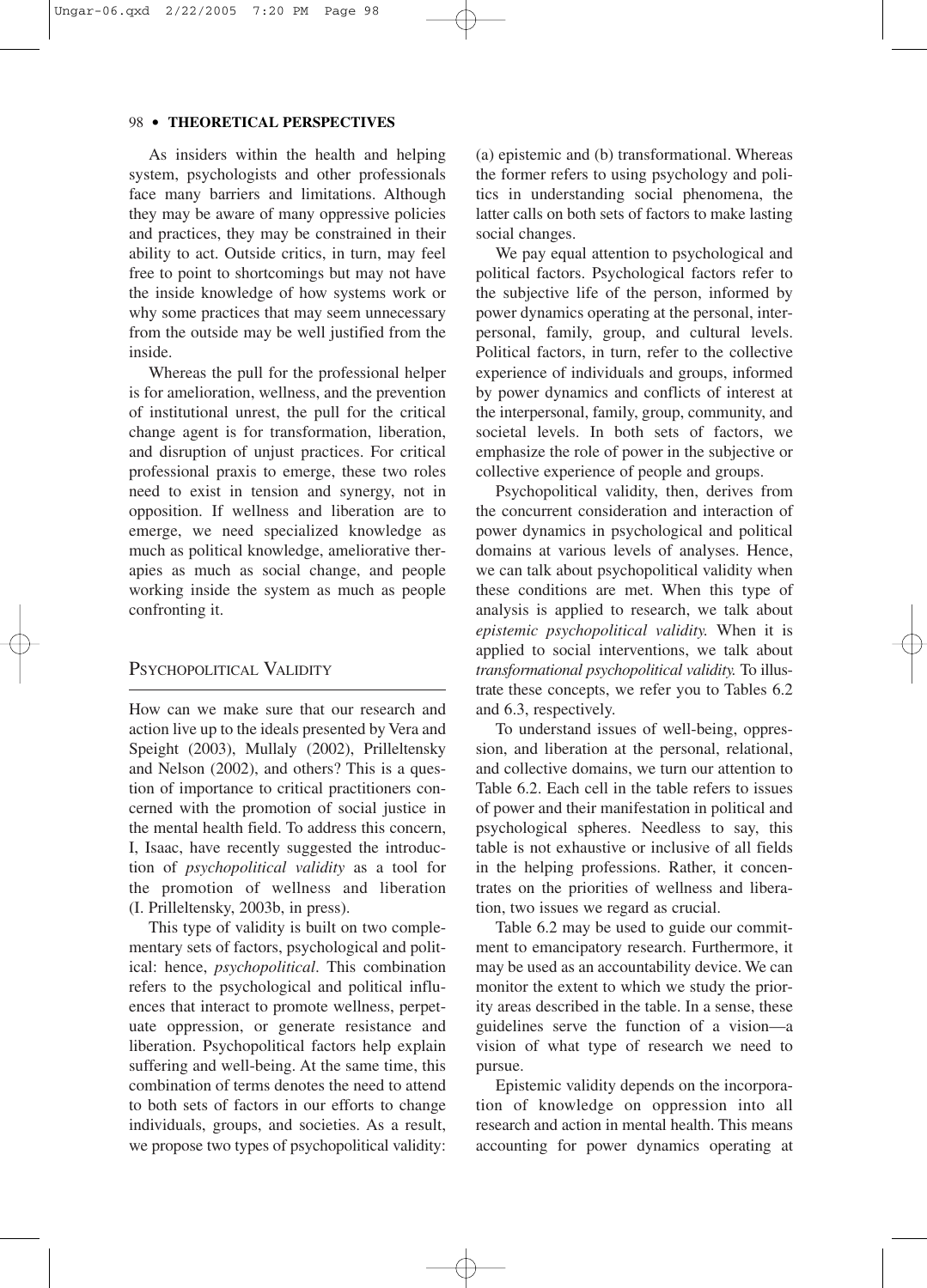|            | Domains                                                                                                                              |                                                                                                                                                                                                                                                                                                      |                                                                                                                                                                                      |  |  |
|------------|--------------------------------------------------------------------------------------------------------------------------------------|------------------------------------------------------------------------------------------------------------------------------------------------------------------------------------------------------------------------------------------------------------------------------------------------------|--------------------------------------------------------------------------------------------------------------------------------------------------------------------------------------|--|--|
| Concerns   | Collective                                                                                                                           | Relational                                                                                                                                                                                                                                                                                           | Personal                                                                                                                                                                             |  |  |
| Well-being | Accounts for role of political<br>and economic power in<br>economic prosperity and in<br>creation of social justice<br>institutions. | Studies the role of power<br>in creating and<br>sustaining egalitarian<br>relationships, social<br>cohesion, social support,<br>respect for diversity, and<br>democratic participation<br>in communities, groups,<br>and families.                                                                   | Studies role of<br>psychological and<br>political power in<br>achieving self-<br>determination,<br>empowerment, health,<br>personal growth,<br>meaning, and spirituality.            |  |  |
| Oppression | Explores role of<br>globalization, colonization,<br>and exploitation in<br>suffering of nations and<br>communities.                  | Examines the role of<br>political and<br>psychological power<br>in exclusion and<br>discrimination based on<br>class, gender, age, race,<br>education, and ability.<br>Studies conditions<br>leading to lack of<br>support, horizontal<br>violence, and<br>fragmentation within<br>oppressed groups. | Studies role of<br>powerlessness in learned<br>helplessness,<br>hopelessness, self-<br>deprecation, internalized<br>oppression, shame,<br>mental health problems,<br>and addictions. |  |  |
| Liberation | Deconstructs ideological<br>norms that lead to<br>acquiescence and studies<br>effective psychopolitical<br>factors in resistance.    | Studies acts of solidarity<br>and compassion with<br>others who suffer from<br>oppression,                                                                                                                                                                                                           | Examines sources of<br>strength, resilience,<br>solidarity, and<br>development of activism<br>and leadership.                                                                        |  |  |

*Domains*

| Table 6.2 |  |  | Guidelines for Epistemic Psychopolitical Validity |  |
|-----------|--|--|---------------------------------------------------|--|
|-----------|--|--|---------------------------------------------------|--|

SOURCE: Adapted from I. Prilleltensky (in press).

psychological and political levels in efforts to understand phenomena of interest. The following questions might guide the pursuit of epistemic psychopolitical validity:

- 1. Is there an understanding of the impact of global, political, and economic forces on the issue at hand?
- 2. Is there an understanding of how global, political, and economic forces as well as social norms influence the perceptions and experiences of individuals and groups affected by the issue at hand?
- 3. Is there an understanding of how the cognitions, behaviors, experiences, feelings, and perceptions of individuals, groups, and entire communities perpetuate or transform the forces and dynamics affecting the issue at hand?
- 4. Is there an appreciation of how interactions between political and psychological power at the personal, relational, and collective levels affect the phenomena of interest?

Table 6.3 integrates levels of intervention with key concerns for mental health: well-being, oppression, and liberation. This is a vision of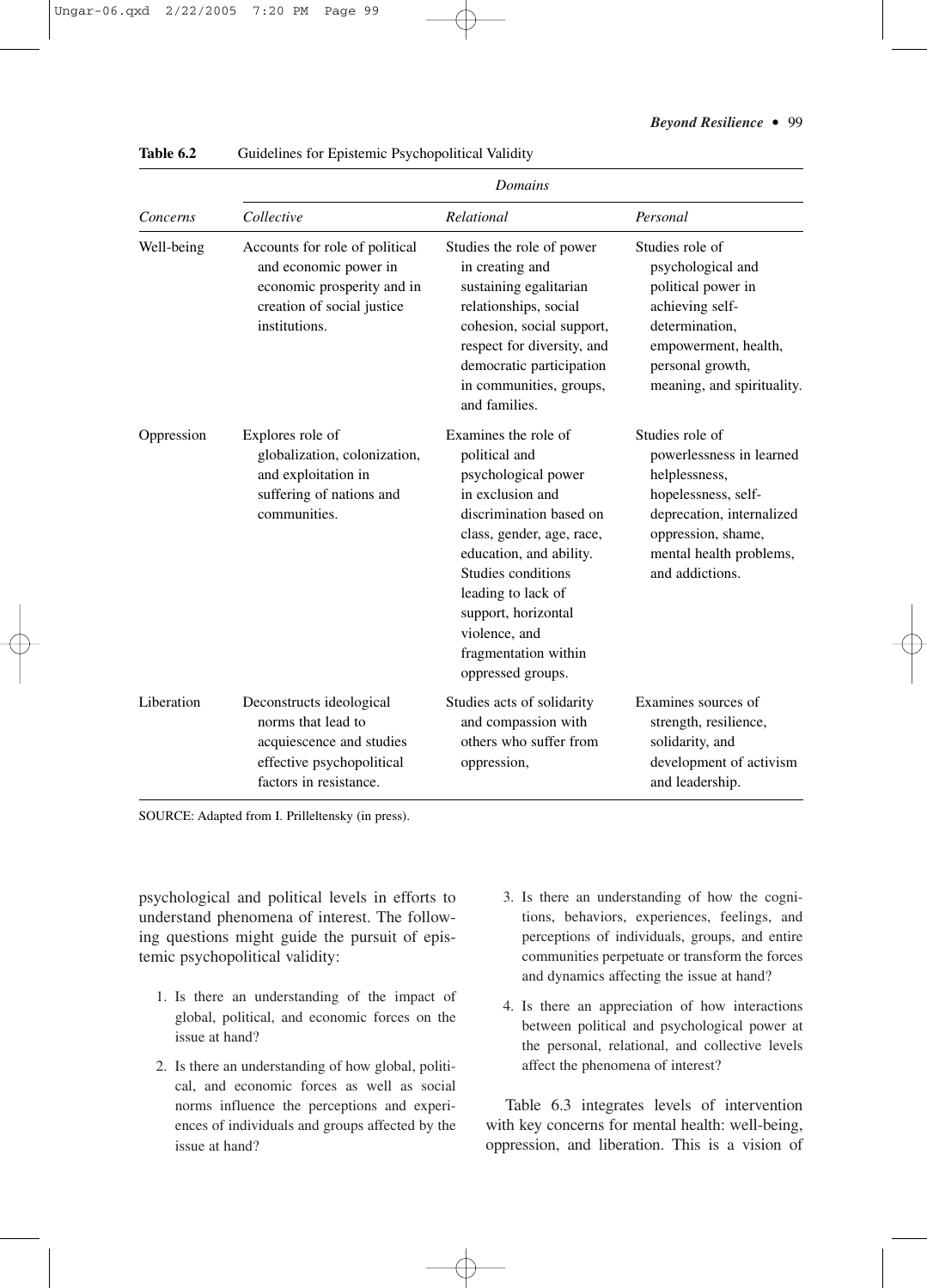|            | Domains                                                                                                                                                       |                                                                                                                                                                                                                                                                                              |                                                                                                                                                                                                                                                                                                                   |
|------------|---------------------------------------------------------------------------------------------------------------------------------------------------------------|----------------------------------------------------------------------------------------------------------------------------------------------------------------------------------------------------------------------------------------------------------------------------------------------|-------------------------------------------------------------------------------------------------------------------------------------------------------------------------------------------------------------------------------------------------------------------------------------------------------------------|
| Concerns   | Collective                                                                                                                                                    | Relational                                                                                                                                                                                                                                                                                   | Personal                                                                                                                                                                                                                                                                                                          |
| Well-being | Contributes to institutions<br>that support emancipation,<br>human development,<br>peace, protection of<br>environment, and social<br>justice.                | Contributes to power<br>equalization in<br>relationships and<br>communities. Enriches<br>awareness of subjective<br>and psychological forces<br>preventing solidarity.<br>Builds trust, connection,<br>and participation in<br>groups that support<br>social cohesion and<br>social justice. | Supports personal<br>empowerment,<br>sociopolitical<br>development, leadership<br>training, and solidarity.<br>Contributes to personal<br>and social responsibility<br>and awareness of<br>subjective forces<br>preventing commitment<br>to justice and personal<br>depowerment when in<br>position of privilege. |
| Oppression | Opposes economic<br>colonialism and denial of<br>cultural rights. Decries and<br>resists role of own<br>reference group or nation<br>in oppression of others. | Contributes to struggle<br>against in-group and<br>out-group domination<br>and discrimination.<br>sexism, and norms of<br>violence. Builds<br>awareness of own<br>prejudice and<br>participation in<br>horizontal violence.                                                                  | Helps to prevent acting out<br>of own oppression on<br>others. Builds awareness<br>of internalized<br>oppression and role of<br>dominant ideology in<br>victim blaming.<br>Contributes to personal<br>depowerment of people<br>in position of privilege.                                                          |
| Liberation | Supports networks of<br>resistance and social<br>change movements.<br>Contributes to structural<br>depowerment of privileged<br>people.                       | Supports resistance against<br>objectification of others.<br>Develops processes of<br>mutual accountability.                                                                                                                                                                                 | Helps to resist<br>complacency and<br>collusion with<br>exploitative system.<br>Contributes to struggle to<br>recover personal and<br>political identity.                                                                                                                                                         |

### Table 6.3 Guidelines for Transformational Psychopolitical Validity

SOURCE: Adapted from I. Prilleltensky (in press).

preferred interventions. We would show high degrees of commitment and accountability to the extent that we pursue these interventions. As a monitoring system, Table 6.3 helps to keep track of our actions. Are we intervening primarily at the personal level? Do we focus too much on oppression to the neglect of liberation and wellbeing? Have we neglected the collective domain?

Whereas epistemic validity refers to our understanding of psychopolitical dynamics of oppression, transformative validity demands changes toward liberation at personal, interpersonal, and structural domains. The following questions attend to transformative validity:

- 1. Do interventions promote psychopolitical literacy?
- 2. Do interventions educate participants on the timing, components, targets, and dynamics of best strategic actions to overcome oppression?
- 3. Do interventions empower participants to take action to address political inequities and social injustice within their relationships, settings,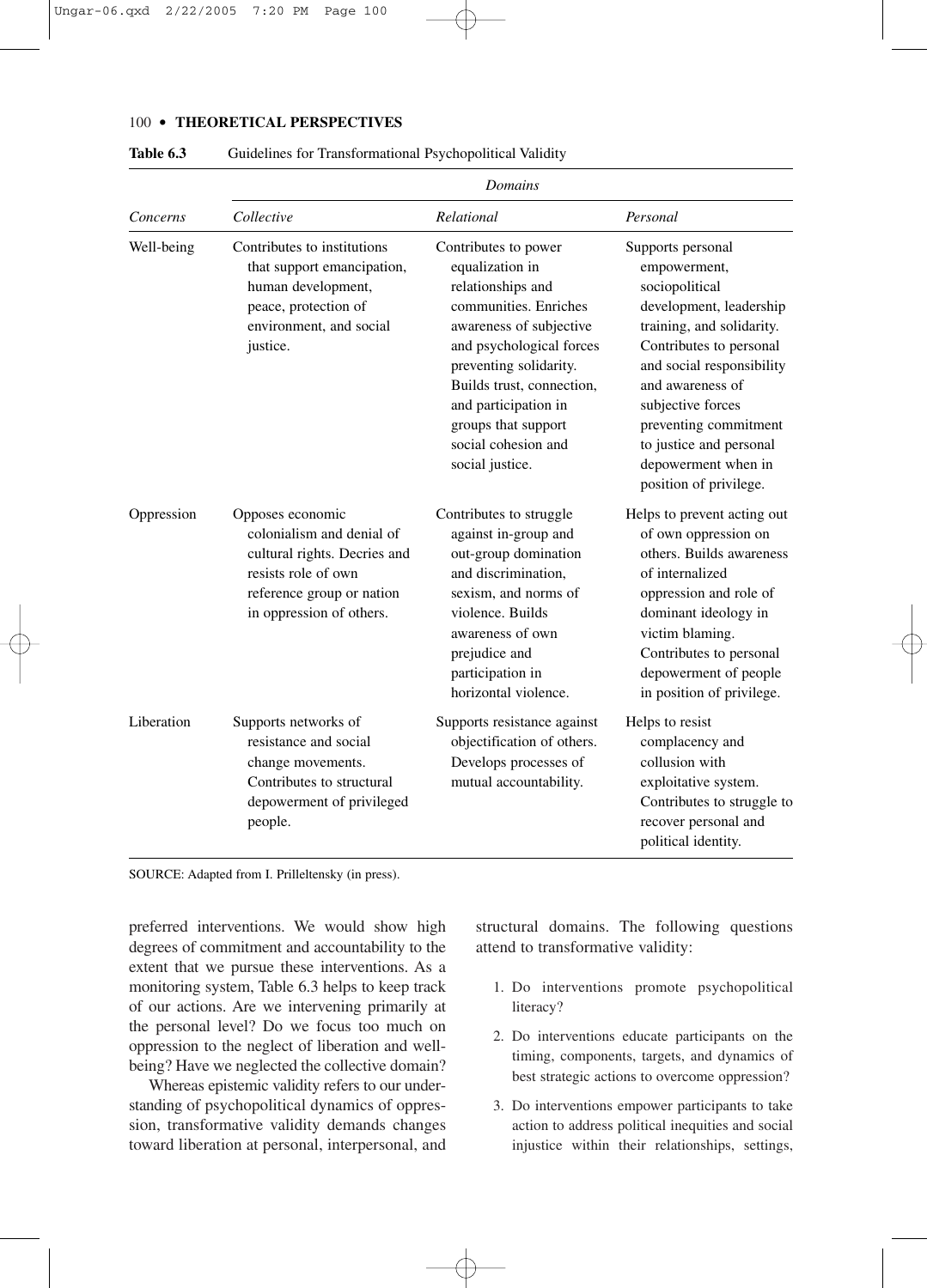#### *Beyond Resilience*–•–101

communities, and states and at the international level?

- 4. Do interventions promote solidarity and strategic alliances and coalitions with groups facing similar issues?
- 5. Do interventions account for the subjectivity and psychological limitations of the agents of change?

Explicit political aims have often been advocated for but infrequently acted on in mental health. Transformative validity may serve to remind us that political literacy and social change have to be part of all interventions. We seek not only to ameliorate social conditions but also to alter the configurations of power that deprive citizens of their rights (Prilleltensky & Nelson, 2002). In so doing, we create the conditions for resilience to be nurtured and to flourish. Our worry is that we too easily psychologize the successful growth of individuals, those with or without disabilities. We have failed to investigate the conditions—social, political, and structural—that must necessarily exist to support wellness and resilience. Using the benchmarks of epistemic and transformative psychopolitical validity, we believe, offers the field of mental health (researchers and practitioners alike) a way in which to conceptually broaden the scope of their work to account for a nonindividualizing health discourse. That discourse has been thus far lukewarm to a more contextual understanding of health phenomena.

# **CONCLUSION**

People affected with physical disabilities and psychosocial problems are better off when they demonstrate resilience as evidenced by successful ways of coping. But resilience must go beyond being a phrase limited to understanding how individuals cope with adversity. It must entail a challenge to the very structures that create disadvantage, discrimination, and oppression. This is not to pile more responsibilities on people who already experience challenges in their lives. Rather, it is a call to action for people with and without disabilities and for those who advocate with them for a more caring and just society to create the conditions for resilience to be experienced. Their own participation, along with mental health and community workers, in challenging injustice can do much to enhance resilience. Professionals cannot stand back and hope that personal resilience will emerge from their therapeutic interventions alone. Community change, not just personal change; political change, not just psychological change; and justice, not just caring, are all urgently needed.

### **REFERENCES**

- Albee, G. W. (1990). The futility of psychotherapy. *Journal of Mind and Behavior, 11,* 369–384.
- Barton, L. (1998). Society, disability studies and education: Some observations. In T. Shakespeare (Ed.), *The disability reader* (pp. 53–64). London: Cassell.
- Carr, S., & Sloan, T. (Eds.). (2003). *Poverty and psychology: From global perspective to local practice.* New York: Kluwer/Plenum.
- Crow, L. (1996). Including all of our lives: Renewing the social model of disability. In J. Morris (Ed.), *Encounters with strangers: Disability and feminism* (pp. 206–226). London: Women's Press.
- Cushman, P. (1990). Why the self is empty: Toward a historically situated psychology. *American Psychologist, 45,* 599–611.
- Flyvbjerg, B. (2001). *Making social science matter: Why social inquiry fails and how it can succeed again.* New York: Cambridge University Press.
- Fox, D., & Prilleltensky, I. (Eds.). (1997). *Critical psychology: An introduction.* London: Sage.
- Fromm, E. (1960). *Escape from freedom.* London: Routledge & Kegan Paul.
- Habermas, J. (1971). *Knowledge and human interests.* Boston: Beacon.
- James, S., & Prilleltensky, I. (2002). Cultural diversity and mental health: Towards integrative practice. *Clinical Psychology Review, 22,* 1133–1154.
- Kawachi, I., Kennedy, B., & Wilkinson, R. (Eds.). (1999). *The society and population health reader: Income inequality and health.* New York: New Press.
- Kieffer, C. (1984). Citizen empowerment: A developmental perspective. *Prevention in Human Services, 3*(2-3), 9–36.
- Kim, J. K., Millen, J. V., Irwin, A., & Gersham, J. (Eds.). (2000). *Dying for growth: Global*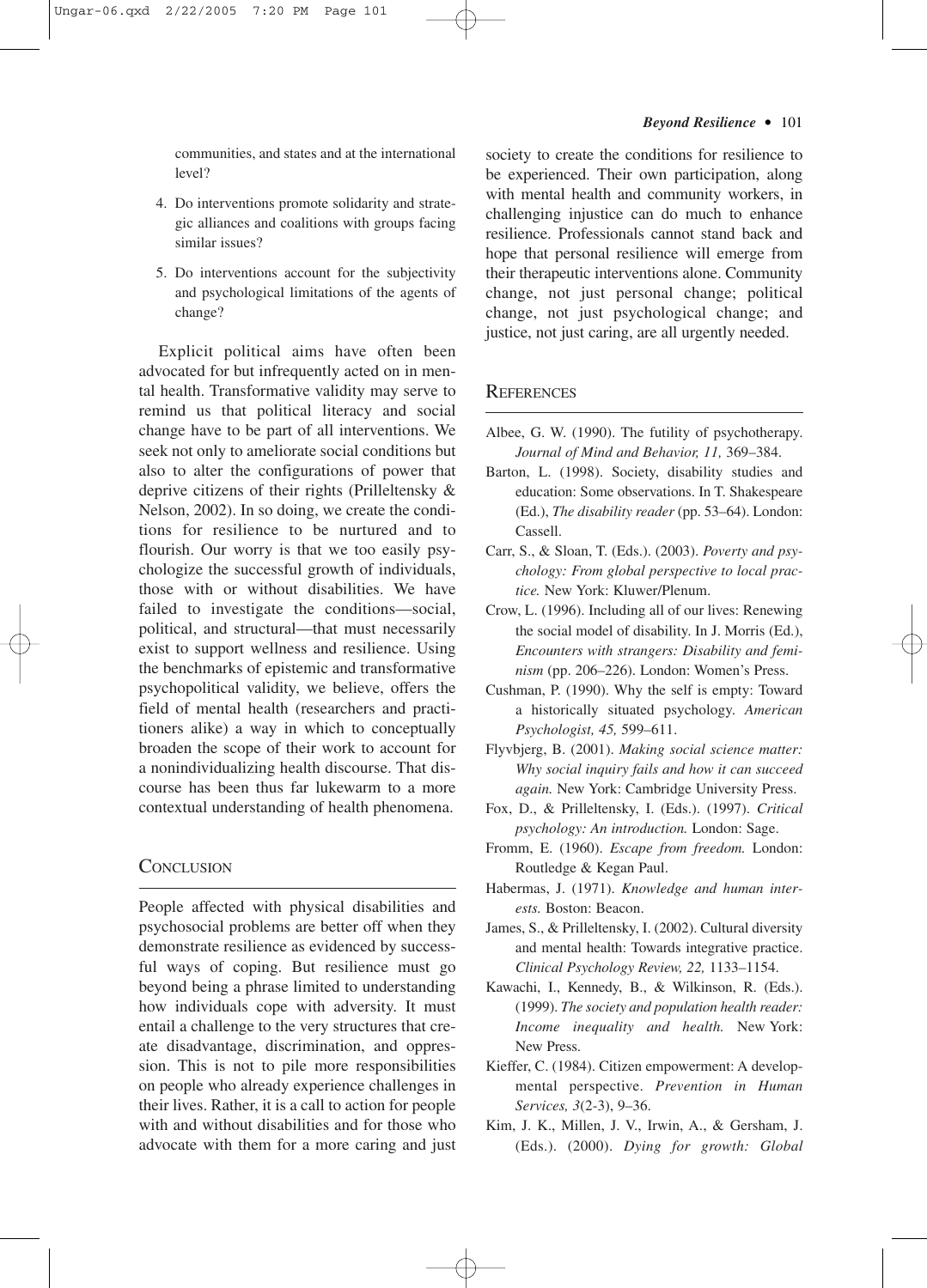*inequality and the health of the poor.* Monroe, ME: Common Courage Press.

- Kitzinger, C. (1997). Lesbian and gay psychology: A critical analysis. In D. Fox & I. Prilleltensky (Eds.), *Critical psychology: An introduction* (pp. 202–216). London: Sage.
- Levine, M., & Levine, A. (1992). *Helping children: A social history.* Oxford, UK: Oxford University Press.
- Lewis, J., Lewis, M., Daniels, J., & D'Andrea, M. (2003). *Community counseling: Empowerment strategies for a diverse society.* Pacifica Grove, CA: Thomson Learning.
- Lord, J., & Hutchison, P. (1993). The process of empowerment: Implications for theory and practice. *Canadian Journal of Community Mental Health, 12*(1), 5–22.
- Lorde, A. (1984). The master's tools will never dismantle the master's house. In *Sister outsider: Essays and speeches* (pp. 110–113). Santa Cruz, CA: Crossing Press.
- Marmot, M. (1999). Introduction. In M. Marmot & R. Wilkinson (Eds.), *Social determinants of health* (pp. 1–16). New York: Oxford.
- McCubbin, M., Labonte, R., Sullivan, R., & Dallaire, B. (2003). *Mental health is our collective wealth.* Discussion paper submitted to Federal/ Provincial/Territorial Advisory Network on Mental Health and Health Canada. (Available from Saskatchewan Population Health and Evaluation Research Unit)
- Morris, J. (1993). *Independent lives? Community care and disabled people.* London: Macmillan.
- Mullaly, B. (2002). *Challenging oppression: A critical social work approach.* Toronto, Ontario, Canada: Oxford University Press.
- Murray, M., Nelson, G., Poland, B., Matycka-Tyndale, E., Ferris, L., Lavoie, F., Cameron, R., & Prkachin, K. (2001). *Training in community health psychology.* Report to Canadian Institutes of Health Research. (Available from Dr. Michael Murray, Division of Community Health, Faculty of Medicine, Memorial University of Newfoundland, St John's, Newfoundland, Canada, A1B 3V6)
- Nelson, G., Lord, J., & Ochocka, J. (2001). *Shifting the paradigm in community mental health: Towards empowerment and community.* Toronto, Ontario, Canada: University of Toronto Press.
- Nelson, G., & Prilleltensky, I. (Eds.). (in press). *Community psychology: In pursuit of wellbeing and liberation.* New York: Palgrave Macmillan.
- Nelson, G., Prilleltensky, I., & MacGillivary, H. (2001). Building value-based partnerships: Toward solidarity with oppressed groups. *American Journal of Community Psychology, 29,* 649–677.
- Newbrough, J. (1992). Community psychology in the post-modern world. *Journal of Community Psychology, 20,* 10–25.
- Newbrough, J. (1995). Toward community: A third position. *American Journal of Community Psychology, 23,* 9–37.
- Oliver, M. (1990). *The politics of disablement*. New York: St. Martin's Press.
- Oliver, M. (1996). A sociology of disability or a disablist sociology? In L. Barton (Ed.), *Disability and society* (pp. 18–42). London: Longman.
- Olkin, R. (1999). *What therapists should know about disability.* New York: Guilford Press.
- Pare, D., & Larner, G. (Eds.). (in press). *Critical knowledge and practice in psychology and psychotherapy.* New York: Haworth Press.
- Prilleltensky, I. (1994). *The morals and politics of psychology: Psychological discourse and the status quo.* Albany: State University of New York Press.
- Prilleltensky, I. (2001). Value-based praxis in community psychology: Moving towards social justice and social action. *American Journal of Community Psychology, 29,* 747–778.
- Prilleltensky, I. (2003a). Poverty and power. In S. Carr & T Sloan (Eds.), *Psychology and poverty* (pp. 19–44). New York: Kluwer/Plenum.
- Prilleltensky, I. (2003b). Understanding and overcoming oppression: Towards psychopolitical validity. *American Journal of Community Psychology, 31,* 195–202.
- Prilleltensky, I. (in press). The role of power in wellness, oppression, and liberation: The promise of psychopolitical validity. *Journal of Community Psychology.*
- Prilleltensky, I., & Nelson, G. (2002). *Doing psychology critically: Making a difference in diverse settings.* London: Palgrave Macmillan.
- Prilleltensky, I., Nelson, G., & Peirson, L. (Eds.). (2001). *Promoting family wellness and preventing child maltreatment*. University of Toronto Press.
- Prilleltensky, I., & Prilleltensky, O. (2003a). Reconciling the roles of professional helper and critical agent in health psychology. *Journal of Health Psychology, 8,* 243–246.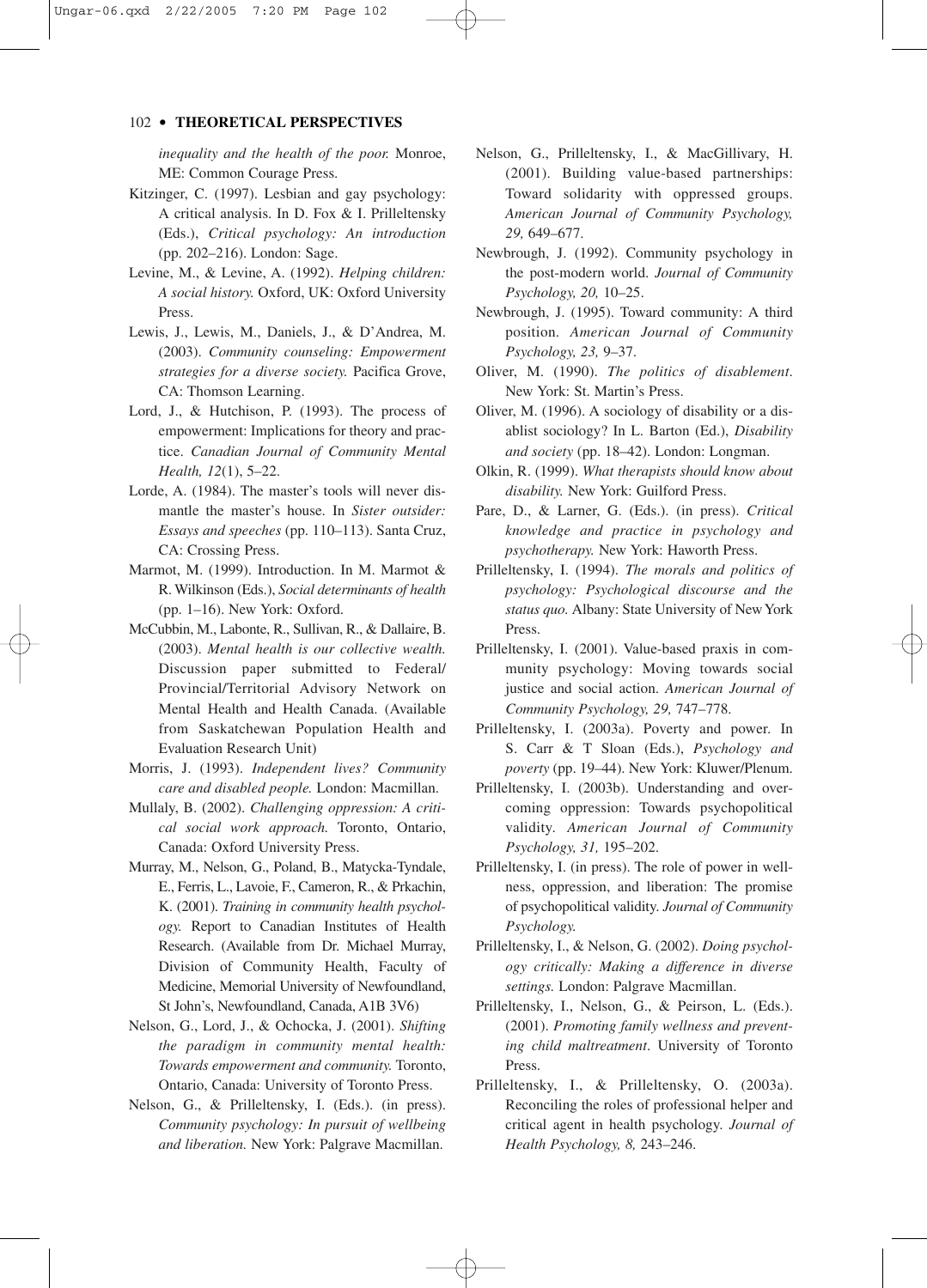#### *Beyond Resilience*–•–103

- Prilleltensky, I., & Prilleltensky, O. (2003b). Towards a critical health psychology practice. *Journal of Health Psychology, 8,* 197–210.
- Prilleltensky, O. (1998). *Motherhood in the lives of women with disabilities.* Doctoral Dissertation, University of Toronto.
- Prilleltensky, O. (2003). A ramp to motherhood: The experiences of mothers with disabilities. *Sexuality and Disability, 21,* 21–47.
- Prilleltensky, O. (2004a). *Motherhood and disability: Children and choices.* New York: Palgrave/ Macmillan.
- Prilleltensky, O. (2004b). My child is not my carer: Mothers with physical disabilities and the wellbeing of children. *Disability and Society, 19*(3), 209–223.
- Rappaport, J. (1987). Terms of empowerment/ exemplars of prevention: Toward a theory for

Community Psychology. *American Journal of Community Psychology, 15,* 121–144.

- Sampson, E. E. (1983). *Justice and the critique of pure psychology.* New York: Plenum.
- Sarason, S. B. (1981). *Psychology misdirected.* New York: Free Press.
- Shakespeare, T. (Ed.). (1998). *The disability reader: Social science perspectives.* London: Cassell.
- Sloan, T. (Ed.). (2000). *Critical psychology: Voices for change.* London: Macmillan.
- Vera, E. M., & Speight, S. L. (2003). Multicultural competence, social justice, and counseling psychology: Expanding our roles. *The Counseling Psychologist.*
- White, G. (in press). Ableism. In G. Nelson & I. Prilleltensky (Eds.), *Community psychology: In pursuit of wellbeing and liberation.* New York: Palgrave/Macmillan.